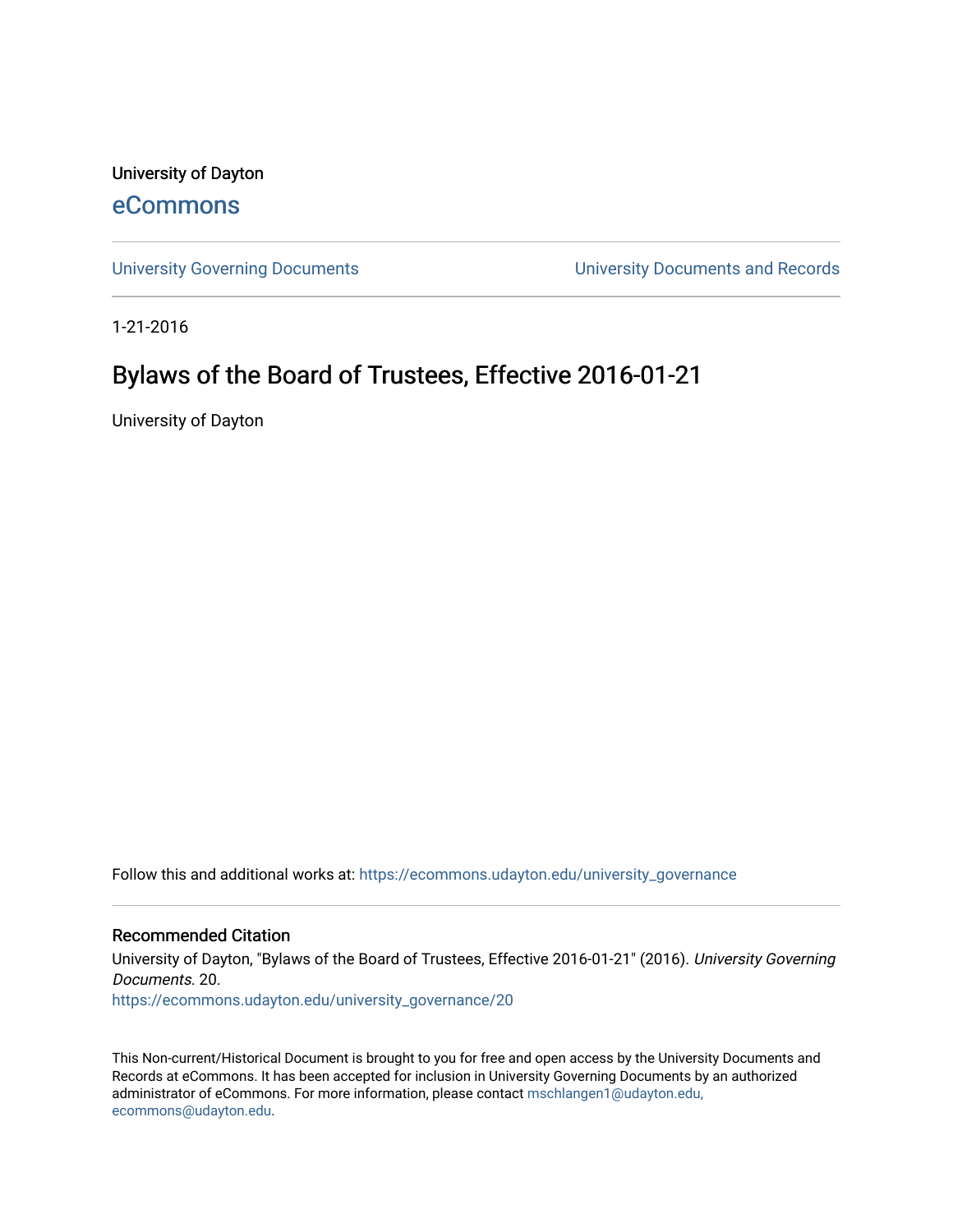# **Bylaws of the Board of Trustees**

## **BYLAWS OF THE BOARD OF TRUSTEES OF THE UNIVERSITY OF DAYTON**

Approved November 13, 1970 Amended August 31, 1972 Amended January 21, 1983 Amended May 13, 1988 Amended January 15, 1999 Amended May 19, 2006 Amended May 18, 2007 Amended January 16, 2009 Amended January 20, 2011 Amended October 17, 2013 Amended January 16, 2015 Amended January 21, 2016

#### Preamble

The Board of Trustees of the University of Dayton has been established by the Members of the University of Dayton non-profit corporation (the "University") under the provisions of the Articles of Incorporation of the University of Dayton, as amended, the Code of Regulations of the University, and the portions of the Ohio Revised Code relating to Non-Profit Corporations to exercise final control over all matters pertaining to the governance of the University except where such authority has been specifically reserved to the Members of the University. These Bylaws, when adopted by the Board of Trustees, shall determine the operational procedures for the Board within the limits prescribed by said Articles of Incorporation, as amended, and the Code of Regulations of the University.

#### **ARTICLE I: MEMBERSHIP AND ELECTION**

#### Section 1: Membership and Election

(a) The membership of the Board of Trustees and election thereto shall be determined according to the provisions of Article V, Section 2 of the Code of Regulations of the University.

(b) The total number of members of the Board of Trustees is determined from time to time by the Members of the University.

(c) The Committee on Trustees shall prepare a list of names of candidates for nomination as Trustees and submit such list to the Chairperson of the University at least five days prior to any regular or special meeting of the Members of the University whenever practically possible.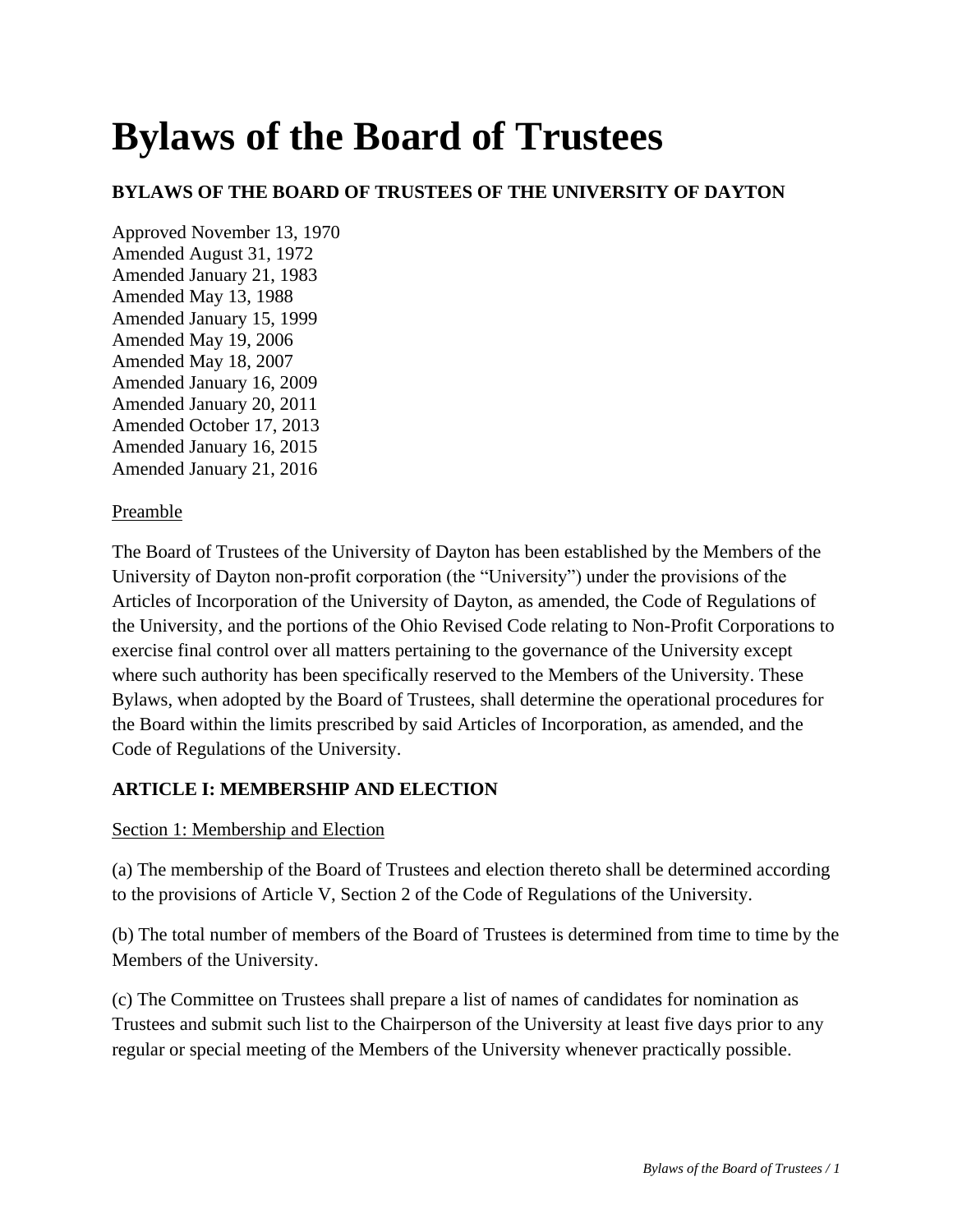(d) When approved by the Members of the University, a list of nominees shall be submitted to the Board of Trustees for the election of Trustees at any regular or special meeting of Trustees.

(e) Each Trustee is expected, in good faith:

(i) to perform his or her obligations as Trustee with the level of fiduciary care that is the standard for higher education institutions;

(ii) to treat with highest confidence information about the University that the Trustee learns in the exercise of his or her duties as Trustee, that he or she knows or reasonably should know is confidential and not generally known to the public;

(iii) to be familiar with and comply with the University of Dayton's Code of Business Conduct/Conflict of Interest Policy for Trustees, as it shall exist from time to time, and to submit a signed Conflict of Interest Statement to the University each year when due;

(iv) in serving on a Board committee, to abide by the terms of the charter applicable to that Committee; and

(v) to refrain from any conduct in violation of any criminal statute, conduct involving moral turpitude or public conduct (including a public oral or written statement) that is knowingly inconsistent with, embarrassing to (from a reasonable person's perspective) and/or harmful to the University's identity as a Catholic institution;

(f) Trustees remain subject to the removal authority of the Members of the University pursuant to Article V, Section 6(c) of the Code of Regulations of the University.

#### **ARTICLE II: MEETINGS**

Section 1: Regular and Special Meetings

(a) Unless otherwise decided by its members, the Board of Trustees shall hold regular meetings in the Fall, Winter and Spring at such date, time, and place as may be fixed by the Board.

(b) The Spring meeting shall be designated as the Annual Meeting.

(c) Special meetings of the Board of Trustees may be called by the Chairperson of the Board, the President of the University, or upon the written request of any five Trustees.

(d) Written notice of all meetings, including the agenda, shall be sent by electronic notification by the Secretary of the Board to each member of the Board at least five days prior to the date of the meeting whenever practically possible.

(e) Any action which might be taken at a meeting of the Trustees may be taken without such meeting if authorized in writing by all the current Trustees, provided only that evidence of such action be retained in the permanent record or minutes relating to meetings of the Trustees.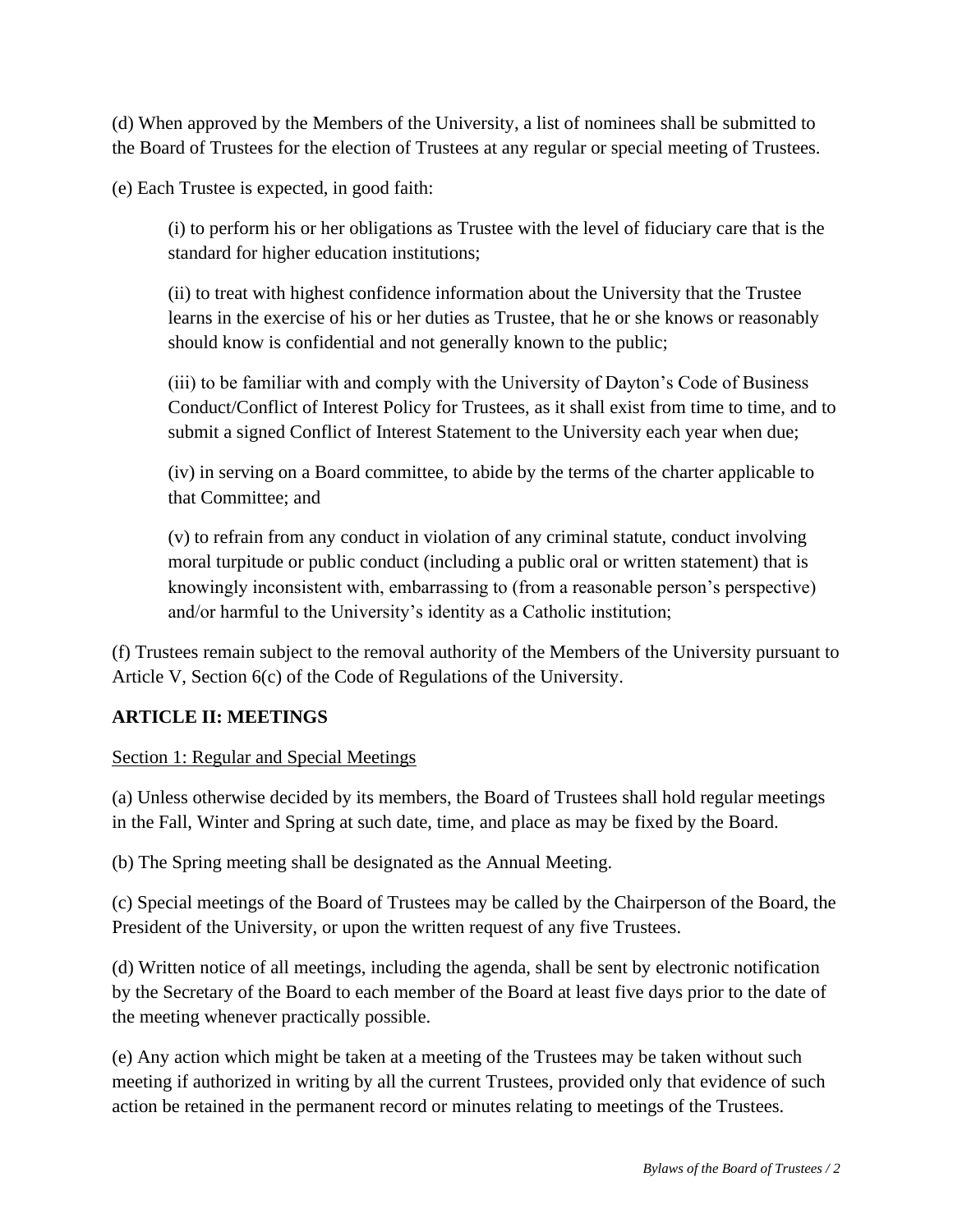(f) A meeting of the Trustees may be conducted, in whole or in part, by electronic mail, or by electronic audio or video screen communication, (i) if the University implements measures to provide Trustees an opportunity to participate in the meeting and to vote on matters, including an opportunity to read, hear, and/or see the proceedings of the meeting concurrently with those proceedings, and (ii) if any Trustee votes or takes other action at the meeting by means of electronic mail or electronic audio or video screen communication, a record of that vote or action is maintained by the University.

#### Section 2: Quorum

(a) A quorum for the transaction of business by the Board shall consist of a majority of the total number of members of the Board.

#### Section 3: Conduct of Meetings

(a) All meetings shall be conducted in accord with parliamentary procedure outlined in Roberts Rules of Order, Newly Revised, or other procedure adopted by the Board.

(b) The usual order of business at meetings of the Board shall be as follows:

- (1) Call to order
- (2) Approval of minutes of last meeting
- (3) Report of the Chairperson
- (4) Committee reports
- (5) Unfinished business
- (6) New business
- (7) Adjournment

#### Section 4: Voting Procedures

(a) Decisions by vote of the Board members in ordinary matters shall require a majority vote of those present provided a quorum is present.

#### **ARTICLE III: OFFICERS**

#### Section 1: Election, Term of Office, and Removal

(a) The Officers of the Board of Trustees, except for its Vice Chairperson and its Secretary, as defined in Article V, Section 10 of the Code of Regulations of the University, shall be elected from among the membership of the Board by majority vote of the Trustees present and constituting a quorum at the Annual Meeting of the Board of Trustees.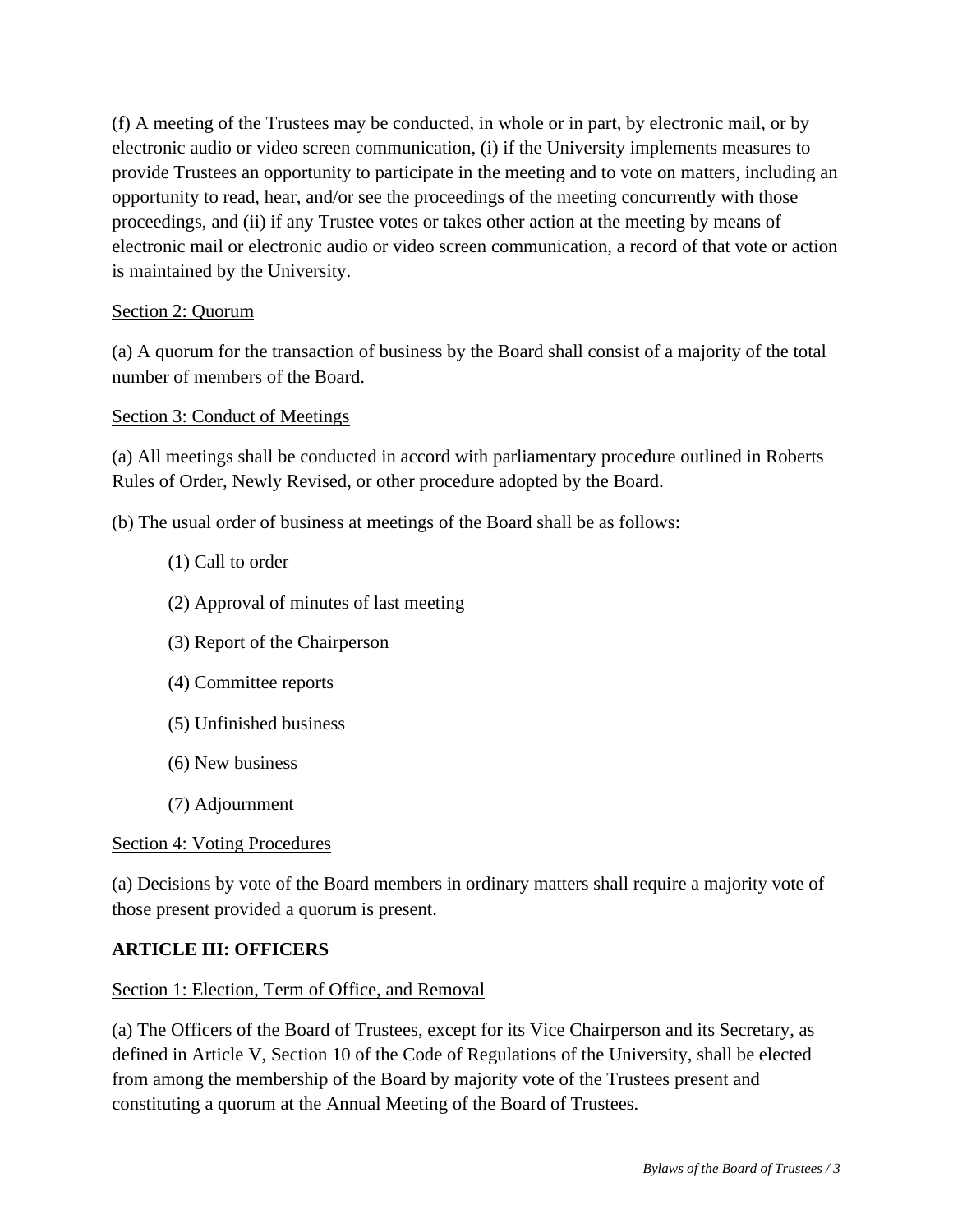(b) The Chairperson of the Board shall be elected to serve for one-three year term.

(c) The Vice Chairperson of the Board, who is the Provincial of the Marianist Province of the United States, shall serve in this office until the completion of his term as the Provincial of the Marianist Province of the United States.

(d) The Chairperson Elect shall be elected from among the membership of the Board by majority vote of the Trustees present and constituting a quorum at a meeting of the Board of Trustees approximately one year before the expected end of the Chairperson of the Board's term as Chair. Once elected, the Chairperson Elect shall be eligible to serve as a Trustee and as Chairperson Elect until the expiration of the term of the current Chairperson of the Board, and then shall be eligible to serve one additional three-year term as Chairperson of the Board if so elected if such an additional three-year term is necessary in order to serve a complete three-year term as Chairperson. In extenuating, documented circumstances, a Chairperson Elect may be elected later than one year prior to the expected end of the current Chairperson's term.

(e) There shall be no limit to the number of times the same person may be elected to the same or any other office, except as otherwise provided in the Articles of Incorporation, as amended, or the Code of Regulations of the University.

(f) Any person elected as an officer of the Board (except for Vice Chairperson and Secretary, whose eligibility is determined by Article V, Section 10 of the Code of Regulations of the University) may be removed at any regular or special meeting by vote of the majority of the Trustees present and constituting a quorum.

#### Section 2: Duties of Officers

(a) The Chairperson shall preside at all meetings of the Board and shall decide all questions of order. The Chairperson shall have such other duties as may from time to time be required of him or her by the Trustees. The Chairperson shall sign all contracts, notes, deeds, mortgages, bonds, other obligations, or other papers requiring his or her signature.

(b) The Chairperson of the Board shall serve as Chairperson of the Executive Committee of the Board of Trustees.

(c) The Chairperson shall appoint the members of all committees of the Board, except the Executive Committee, and shall perform such other duties as may be, from time to time, assigned by the Board.

(d) The Vice Chairperson shall serve in the absence of the Chairperson and shall assist the Chairperson at the latter's request. The Vice Chairperson shall have the authority to perform all the duties of the Chairperson, in case of his or her absence or disability, together with such other duties as the Board of Trustees may from time to time prescribe. The authority of the Vice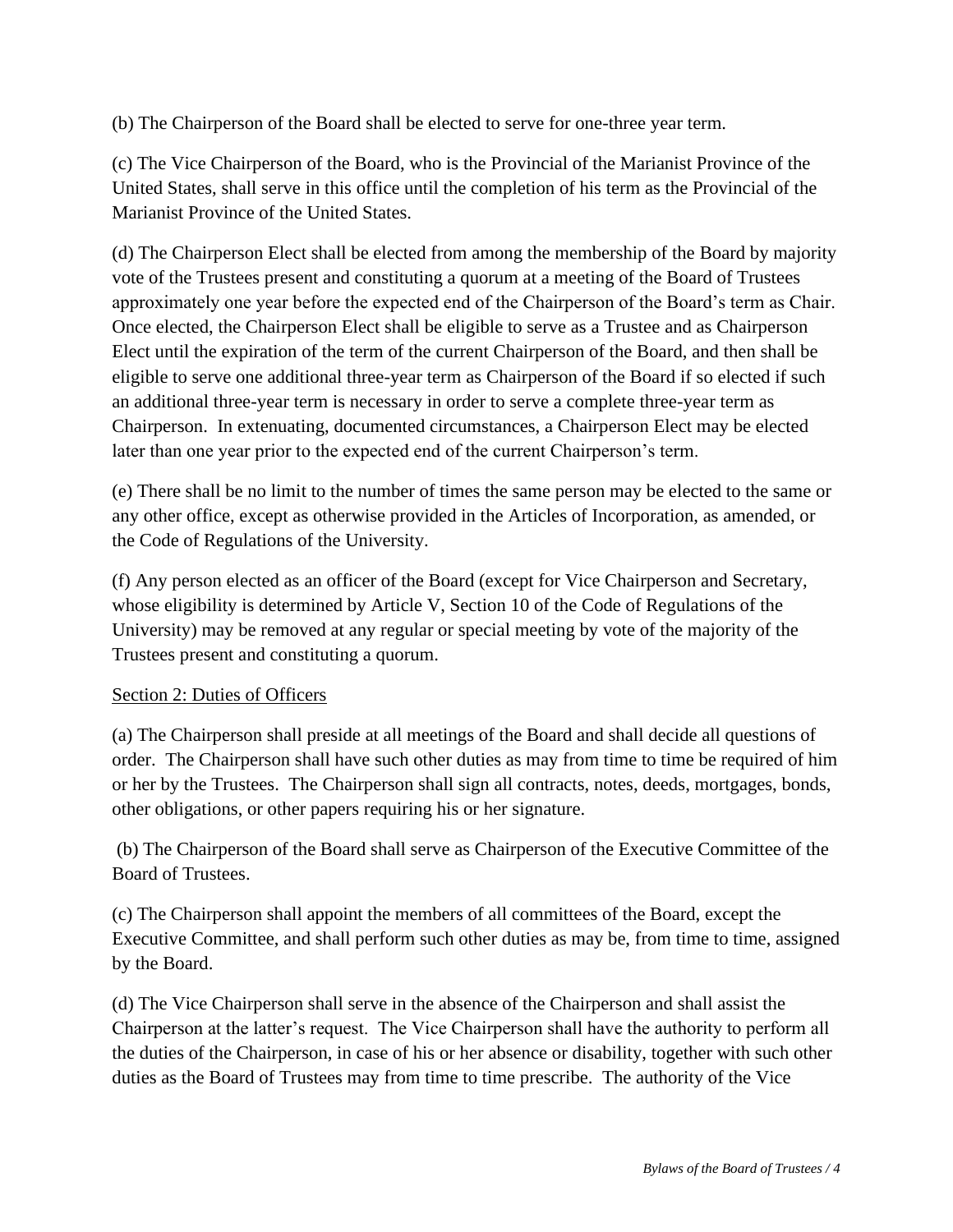Chairperson to execute and authorize deeds, mortgages, bonds, contracts and other obligations in the name of the University shall be coordinated with like authority of the Chairperson.

(e) The Chairperson Elect shall succeed and serve as the Chairperson after the expiration of the current Chairperson's term if so elected at that time. The Chairperson Elect shall assist the Chairperson and the Vice Chairperson at the requests of such officers. The Chairperson Elect shall have such other duties as the Board of Trustees may from time to time prescribe.

(f) The Secretary shall be responsible for recording and distributing minutes of all meetings of the Board, issuing notice of meetings, keeping records of attendance, and handling all correspondence for the Board. The Secretary shall be the custodian of the Seal of the University and shall have authority to attest to all official documents and instruments of the University.

(g) The Board of Trustees may, from time to time, appoint such other assistant officers of the Board of Trustees (such as an Assistant Secretary) to act as assistants to and under the direction of their superior officers. They shall be vested with all of the powers or be required to perform any of the duties of their superior officers in their absence, and they shall perform such other and further duties as may, from time to time, be required of them by the Board of Trustees.

#### Section 3: Vacancy in Office

(a) In the event of a vacancy in the office of Chairperson, the Vice Chairperson shall serve as Chairperson until a new Chairperson has been appointed or elected.

(b) In the event of a vacancy in the office of Vice Chairperson or Secretary, the vacancy shall be filled in accordance with the relevant provisions of the Code of Regulations of the University.

(c) In the event of a vacancy in the office of Chairperson Elect, the vacancy shall be filled by election at the next meeting of the Board following the creation of the vacancy.

#### **ARTICLE IV: COMMITTEES**

#### Section 1: Executive Committee

(a) Members of the Executive Committee, except the Chairperson, the Vice Chairperson of the Board, the Chairperson-Elect and the President of the University, each of whom are *ex officio*  voting members on the Executive Committee, shall be the chairs of the standing committees of the Board.

(b) The number of members of the Committee shall be determined by the Board in accordance with Article V, Section 11(a) of the Code of Regulations of the University.

(c) The Chairperson of the Board shall be the Chairperson of the Executive Committee and the President of the University shall be the Vice Chairperson.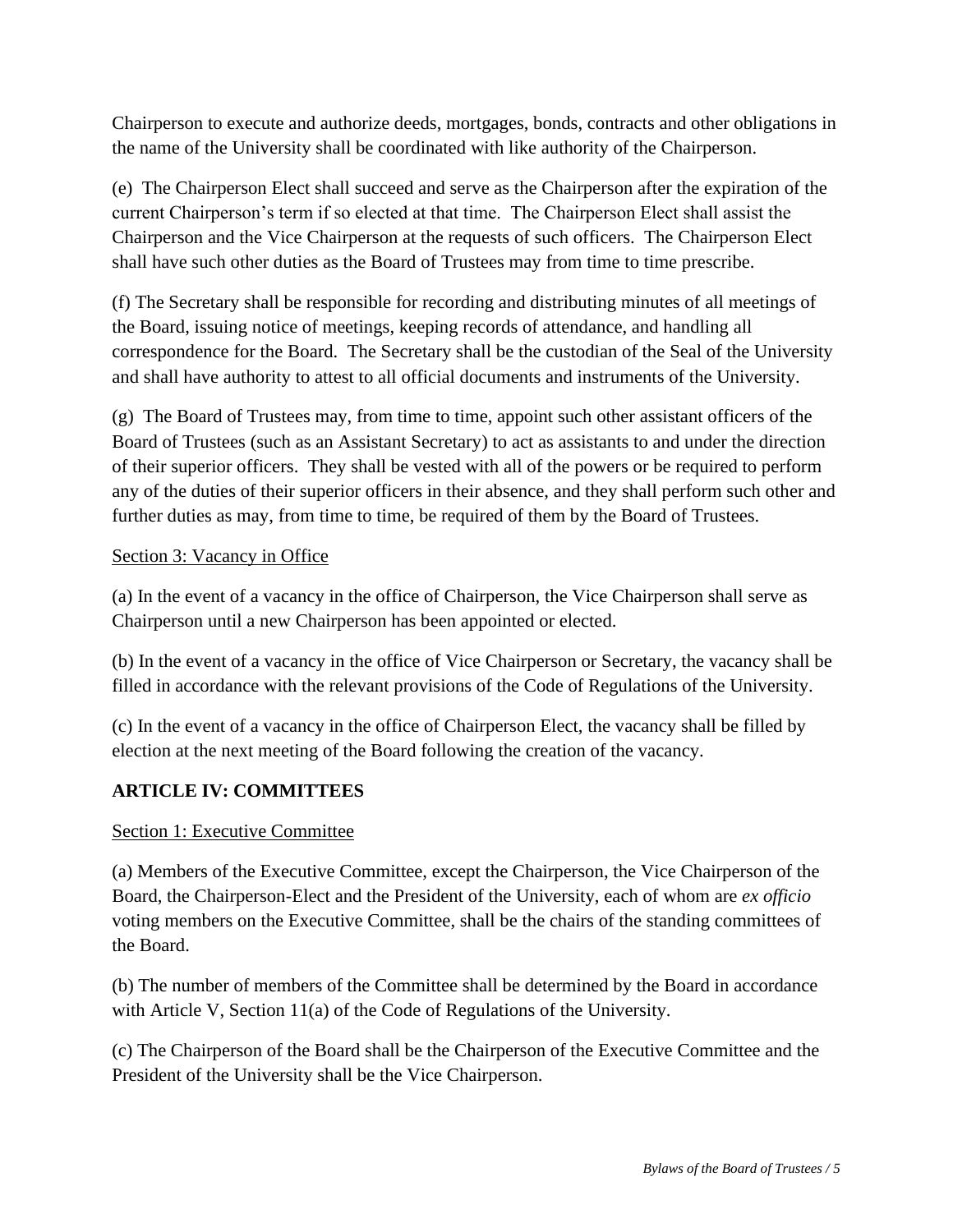(d) Vacancies which occur among the elected members of the Committee for any reason, except the expiration of time, shall be filled for the unexpired term by election at the next meeting of the Board following the existence of the vacancy.

(e) Meetings of the Executive Committee shall be called when necessary by the Chairperson of the Board or the President of the University.

(f) A majority of the total number of members of the Committee, including *ex officio* voting members, shall constitute a quorum.

(g) In the intervals between meetings of the Board of Trustees, the Executive Committee shall have full power to take each and every action which the Trustees are authorized to take, except for the limitations stated in Article V, Section 11(a)(ii) of the Code of Regulations of the University.

(h) Any action which might be taken at a meeting of the Executive Committee may be taken without such meeting if authorized in writing by two-thirds of the current members of the Executive Committee, where such two-thirds shall include the Chairperson of the Board and the President, provided only that evidence of such action be retained in the permanent record or minutes relating to meetings of the Executive Committee.

#### Section 2: Committee on Trustees

(a) A Committee on Trustees shall be appointed by the Chairperson of the Board to perform the following duties:

(1) to prepare and submit to the Chairperson of the University a list of candidates for nomination to the Board of Trustees of the University of Dayton in accordance with the provisions of Article V, Section 2 of the Code of Regulations of the University;

(2) to maintain a list of candidates for nomination to the Board through a continuing search for individuals with special talents for service to the University as Trustees;

(3) to assist the Chairperson of the Board in selecting Trustees and other persons to serve on committees of the Board;

(4) to conduct an orientation program for new Trustees with the assistance of selected faculty and students of the University and to promote the continued education of Trustees through seminars and meetings designed to confront the major issues facing the University;

(5) to submit an annual report to the Board on the Committee's assessment of the effectiveness of Board operations and to recommend means for improvement.

#### Section 3: Other Committees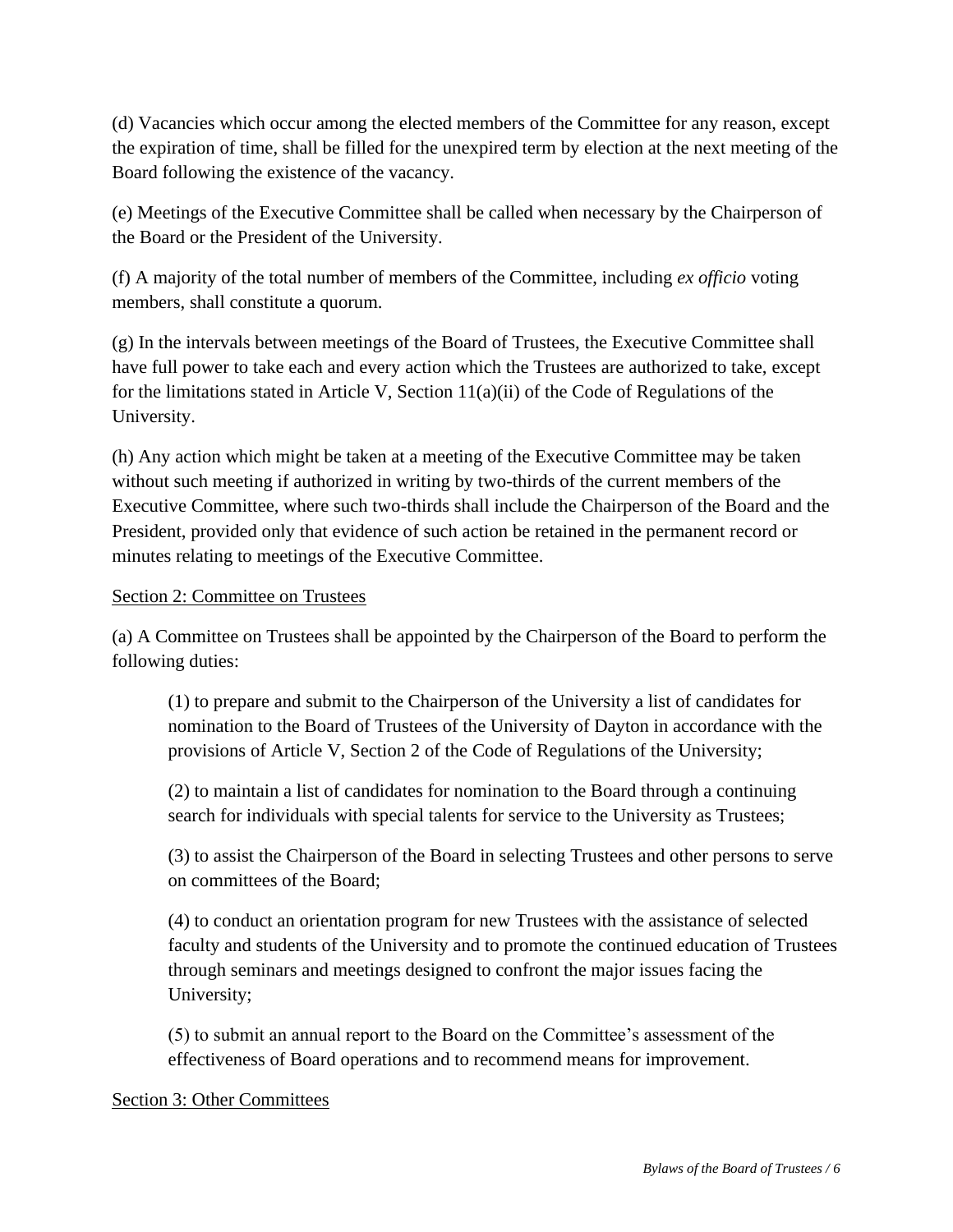(a) There shall be other standing and ad hoc committees as the Trustees may from time to time determine, to perform duties as specified in a charter or other documents governing the committee's actions (which document(s) shall be developed and revised by the Board or, if by the committee, with Board oversight).

(b) The President of the University and the Chairperson of the Board of Trustees shall be *ex officio* voting members of all standing committees, provided that the President shall abstain from discussions and voting on any matters that may present a conflict of interest (including all discussion and votes related to the President's performance and compensation).

(c) Persons other than Trustees, especially members of the University Community, such as administrators, faculty, and students, may be appointed to any committee except the Executive Committee, but shall be nonvoting members unless otherwise specified in that Committee's charter as approved by the Board of Trustees.

#### Section 4: Committee Meetings

(a) Meetings of the committees of the Board shall be held upon call of the committee chairperson.

(b) Written notice of the committee meetings, including the agenda, shall be sent by electronic notification to each member of the committee at least five days prior to the date of the meeting.

(c) Minutes of each committee meeting shall be available to all members of the Board on request.

(d) A meeting of a Board committee may be conducted, in whole or in part, by electronic mail, or by electronic audio or video screen communication, (i) if the University implements measures to provide committee members an opportunity to participate in the meeting and to vote on matters, including an opportunity to read, hear, and/or see the proceedings of the meeting concurrently with those proceedings, and (ii) if any committee member votes or takes other action at the meeting by means of electronic mail or electronic audio or video screen communication, a record of that vote or action is maintained by the University.

# **ARTICLE V: EXECUTIVE OFFICERS OF THE UNIVERSITY**

#### Section 1: Selection of the President

The Board of Trustees shall choose the President of the University in the manner set forth in Article VII, Section 2 of the Code of Regulations of the University.

#### Section 2: Other Executive Officers of the University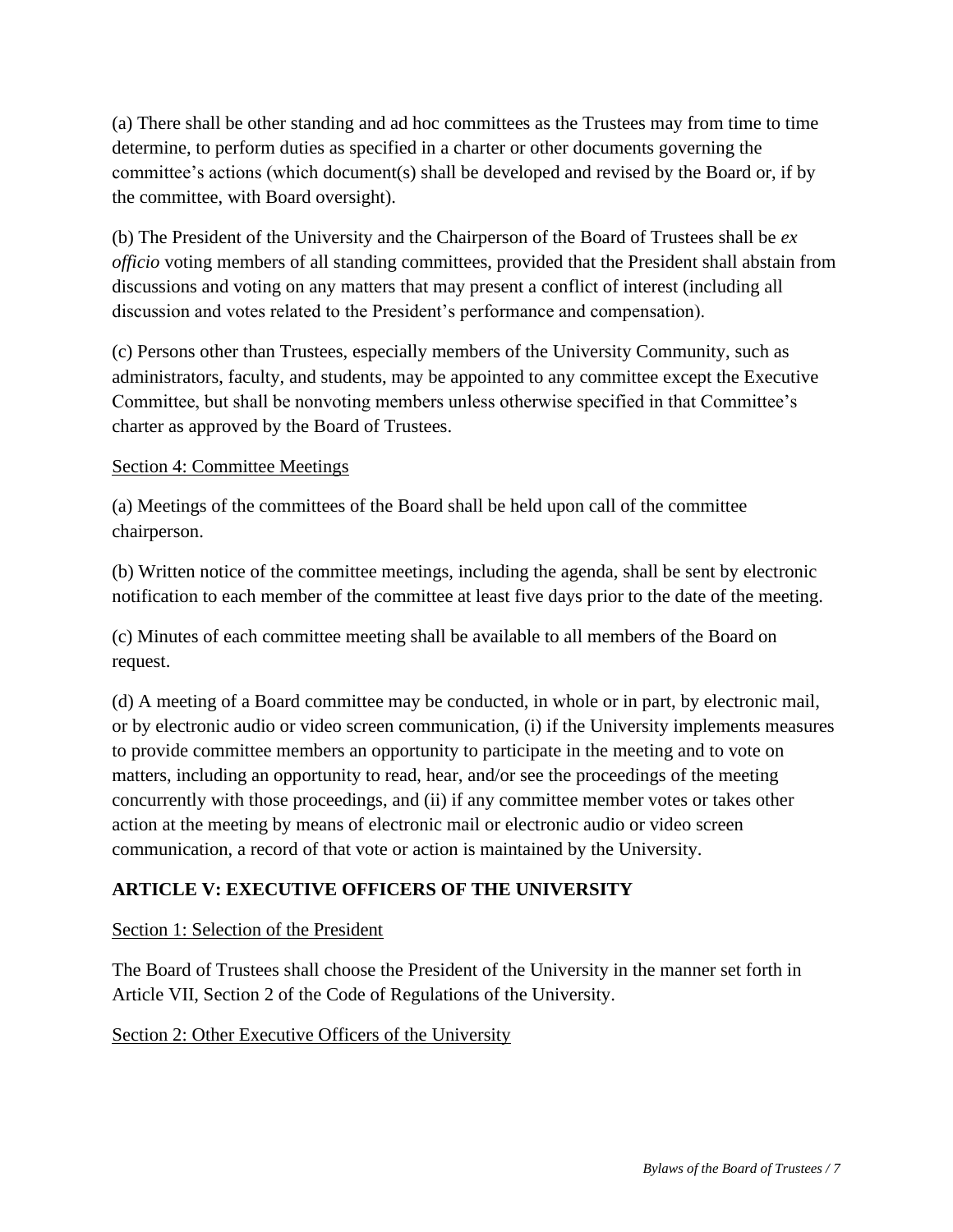(a) Other officers of the University shall be appointed by the President for defined terms of office, and in accordance with the provisions of Article VII, Sections 2, 3, and 4 of the Code of Regulations of the University.

(b) It shall be the prerogative of the Trustees, at their pleasure, to invite the Executive Officers of the University to attend Board meetings.

## **ARTICLE VI: POLICY MANUALS**

#### Section 1: University Policy Manual

(a) The Board of Trustees, as the body exercising final authority for the approval of all policies affecting the entire University, shall have ultimate oversight authority over the procedure for maintaining an official policy repository which shall be kept up to date based on the Board's prerogatives, legal requirements and best practices, and which may be in paper and/or electronic format.

(b) The custodian of the official policy repository for the University shall be the President of the University.

(c) At the discretion of the President, access to the policy repository may be made available to other University personnel and portions thereof to the general public.

#### Section 2: Unit Policy Manuals

(a) An up-to-date Policy Manual shall be maintained by the administrative officers of the University covering all official policies related to each administrative officer's unit.

(b) This directive shall apply to Executive Officers of the University, Deans, heads of major academic units, administrators of instructional departments, and directors of all supporting units of the University.

(c) The President of the University shall be responsible for determining that such Policy Manuals are maintained in an appropriate manner.

(d) This directive is not intended to apply to council or committee bylaws, handbooks, guidelines, or similar regulations which are primarily designed to provide the means for carrying out established policies.

#### **ARTICLE VII: AMENDMENTS**

#### Section 1: Procedure

(a) These Bylaws may be amended or repealed by a two-thirds vote of the Board members present at any regular or special meeting, provided that written notice of such proposed